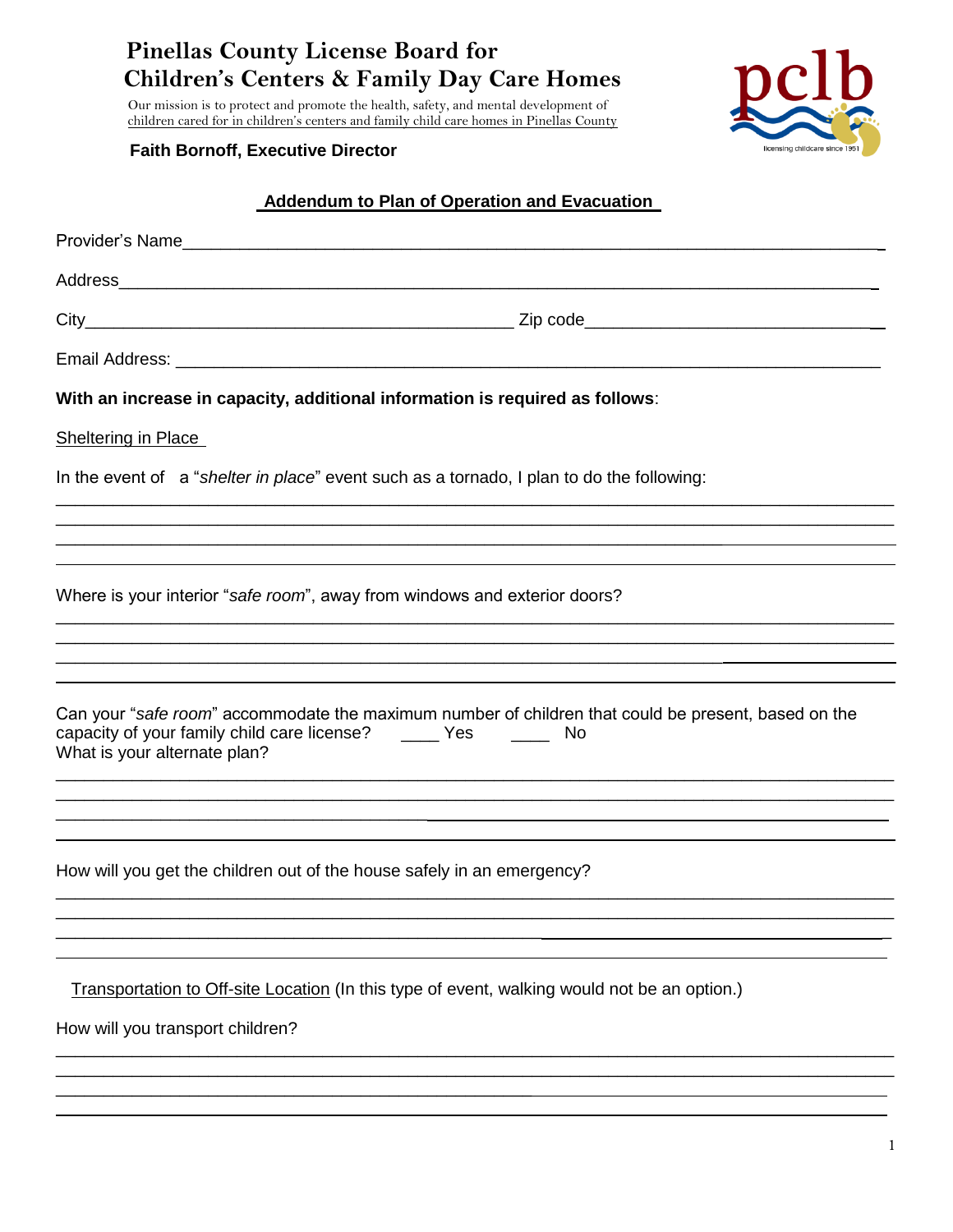If you need to transport more children than your car allows, who will assist you with transporting children? \_\_\_\_\_\_\_\_\_\_\_\_\_\_\_\_\_\_\_\_\_\_\_\_\_\_\_\_\_\_\_\_\_\_\_\_\_\_\_\_\_\_\_\_\_\_\_\_\_\_\_\_\_\_\_\_\_\_\_\_\_\_\_\_\_\_\_\_\_\_\_\_\_\_\_\_\_\_\_\_\_\_\_\_\_\_\_\_ \_\_\_\_\_\_\_\_\_\_\_\_\_\_\_\_\_\_\_\_\_\_\_\_\_\_\_\_\_\_\_\_\_\_\_\_\_\_\_\_\_\_\_\_\_\_\_\_\_\_\_\_\_\_\_\_\_\_\_\_\_\_\_\_\_\_\_\_\_\_\_\_\_\_\_\_\_\_\_\_\_\_\_\_\_\_\_ \_\_\_\_\_\_\_\_\_\_\_\_\_\_\_\_\_\_\_\_\_\_\_\_\_\_\_\_\_\_\_\_\_\_\_\_\_\_\_\_\_\_\_\_\_\_\_\_\_\_\_\_\_\_\_\_\_\_\_\_\_\_\_\_\_\_\_\_\_\_  $\overline{a}$ How many car seats do you have that are suitable for infants? \_\_\_\_\_\_\_\_ How many car seats do you have that are suitable for toddlers? \_\_\_\_\_\_\_\_ How many booster seats do you have that are suitable for bigger toddlers? \_\_\_\_\_\_\_ NAPPING EQUIPMENT # Cribs # Playpens/portacribs # Cots Other sleeping arrangements **contained and the set of the set of the set of the set of the set of the set of the set of the set of the set of the set of the set of the set of the set of the set of the set of the set of the** OTHER EQUIPMENT # High chairs \_\_\_\_\_\_\_\_\_\_\_\_\_\_\_\_\_ # Booster seats \_\_\_\_\_\_\_\_\_\_\_\_ # Child-size table/chairs \_\_\_\_\_\_\_\_\_\_\_\_ OUTDOOR PLAY SPACE Where will children play outside?<br>
Where will children play outside?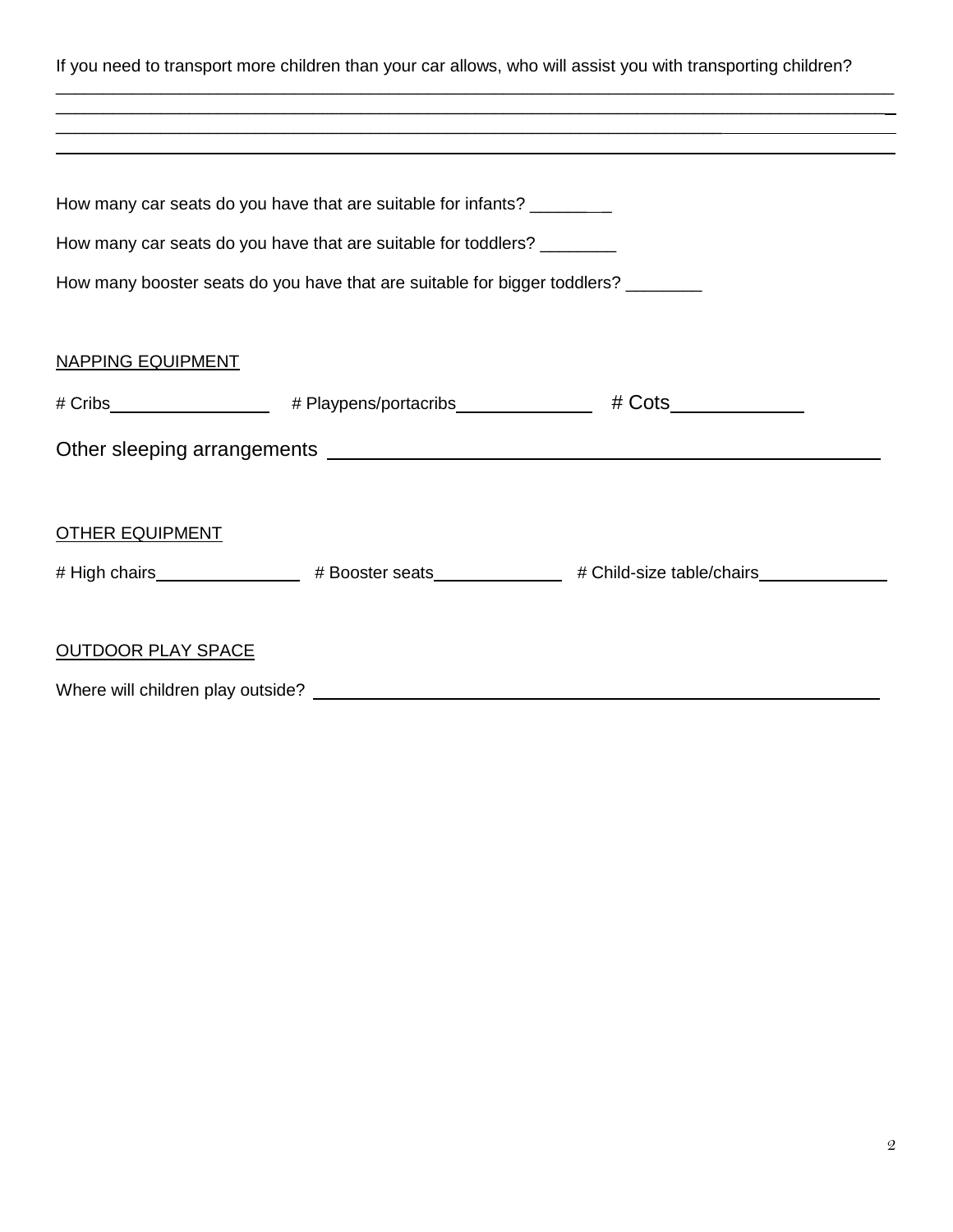## **EMERGENCY PLAN**

In the space below, draw a floor plan of your home. Indicate the exits, the back yard play space, rooms used for children, off limit rooms (rooms locked from child care children), and where you will keep the children's records.

# **A COPY OF THIS PLAN MUST BE POSTED CONSPICUOUSLY.**

#### **PLAY SPACE**

Your home has thirty-five (35) square feet of usable indoor floor space per child for how many Children?

Your home has fifty (50) square feet of usable outdoor play space per child for how many Children?